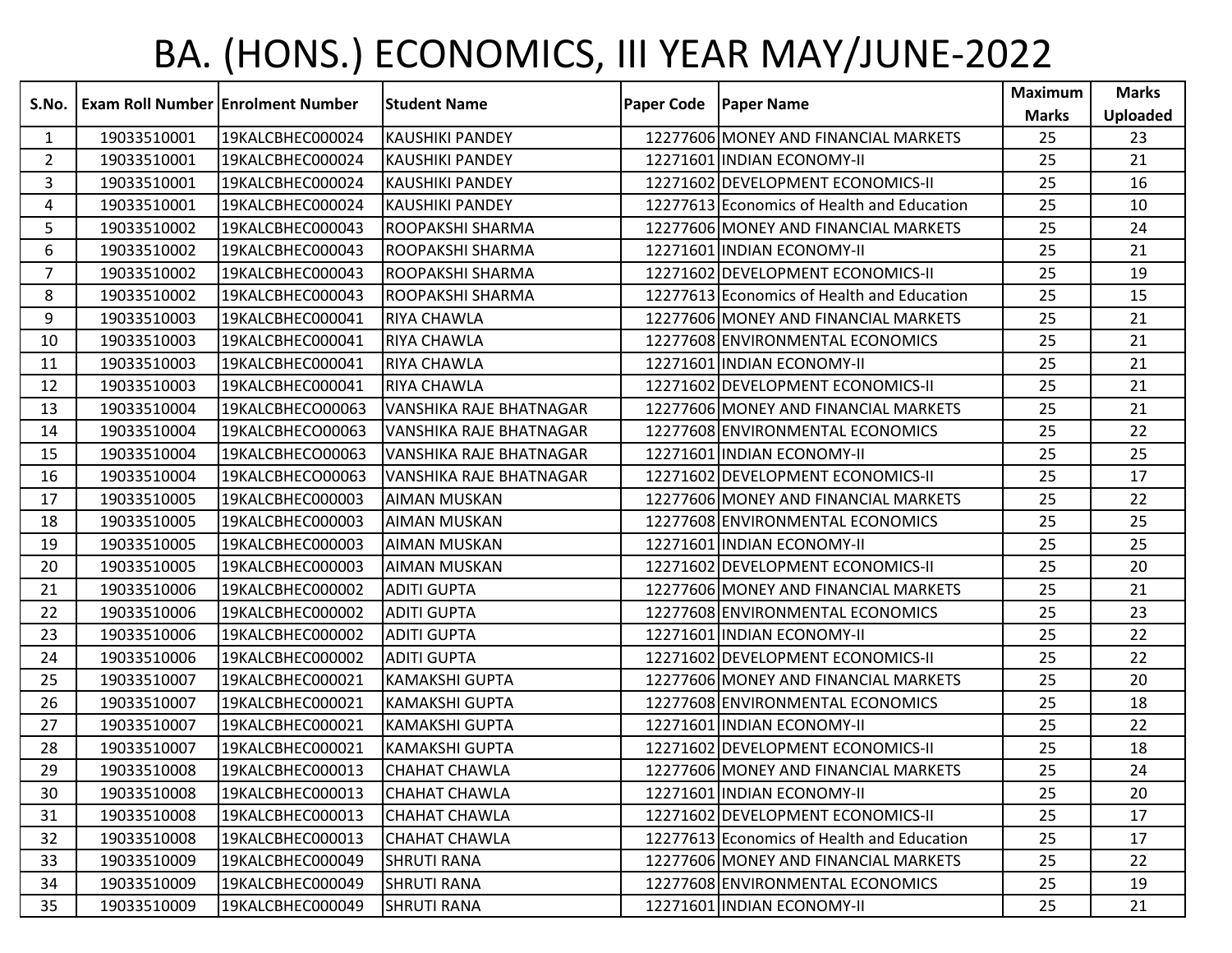| 36 | 19033510009 | 19KALCBHEC000049 | <b>SHRUTI RANA</b>     | 12271602 DEVELOPMENT ECONOMICS-II          | 25 | 16 |
|----|-------------|------------------|------------------------|--------------------------------------------|----|----|
| 37 | 19033510010 | 19KALCBHEC000008 | <b>ANUJA DOGRA</b>     | 12277606 MONEY AND FINANCIAL MARKETS       | 25 | 24 |
| 38 | 19033510010 | 19KALCBHEC000008 | <b>ANUJA DOGRA</b>     | 12271601 INDIAN ECONOMY-II                 | 25 | 20 |
| 39 | 19033510010 | 19KALCBHEC000008 | <b>ANUJA DOGRA</b>     | 12271602 DEVELOPMENT ECONOMICS-II          | 25 | 20 |
| 40 | 19033510010 | 19KALCBHEC000008 | ANUJA DOGRA            | 12277615 Law and Economics                 | 25 | 17 |
| 41 | 19033510011 | 19KALCBHEC000018 | <b>JHANVI SHARMA</b>   | 12277606 MONEY AND FINANCIAL MARKETS       | 25 | 23 |
| 42 | 19033510011 | 19KALCBHEC000018 | <b>JHANVI SHARMA</b>   | 12277608 ENVIRONMENTAL ECONOMICS           | 25 | 21 |
| 43 | 19033510011 | 19KALCBHEC000018 | <b>JHANVI SHARMA</b>   | 12271601 INDIAN ECONOMY-II                 | 25 | 23 |
| 44 | 19033510011 | 19KALCBHEC000018 | <b>JHANVI SHARMA</b>   | 12271602 DEVELOPMENT ECONOMICS-II          | 25 | 18 |
| 45 | 19033510012 | 19KALCBHEC000042 | <b>RIYA CHOUDHARY</b>  | 12277606 MONEY AND FINANCIAL MARKETS       | 25 | 19 |
| 46 | 19033510012 | 19KALCBHEC000042 | <b>RIYA CHOUDHARY</b>  | 12271601 INDIAN ECONOMY-II                 | 25 | 18 |
| 47 | 19033510012 | 19KALCBHEC000042 | <b>RIYA CHOUDHARY</b>  | 12271602 DEVELOPMENT ECONOMICS-II          | 25 | 16 |
| 48 | 19033510012 | 19KALCBHEC000042 | <b>RIYA CHOUDHARY</b>  | 12277613 Economics of Health and Education | 25 | 15 |
| 49 | 19033510013 | 19KALCBHEC000025 | <b>KESAR SINGH</b>     | 12277606 MONEY AND FINANCIAL MARKETS       | 25 | 23 |
| 50 | 19033510013 | 19KALCBHEC000025 | <b>KESAR SINGH</b>     | 12271601 INDIAN ECONOMY-II                 | 25 | 23 |
| 51 | 19033510013 | 19KALCBHEC000025 | <b>KESAR SINGH</b>     | 12271602 DEVELOPMENT ECONOMICS-II          | 25 | 15 |
| 52 | 19033510013 | 19KALCBHEC000025 | <b>KESAR SINGH</b>     | 12277613 Economics of Health and Education | 25 | 10 |
| 53 | 19033510014 | 19KALCBHEC000055 | <b>SUCHITA</b>         | 12277606 MONEY AND FINANCIAL MARKETS       | 25 | 24 |
| 54 | 19033510014 | 19KALCBHEC000055 | <b>SUCHITA</b>         | 12271601 INDIAN ECONOMY-II                 | 25 | 25 |
| 55 | 19033510014 | 19KALCBHEC000055 | <b>SUCHITA</b>         | 12271602 DEVELOPMENT ECONOMICS-II          | 25 | 20 |
| 56 | 19033510014 | 19KALCBHEC000055 | <b>SUCHITA</b>         | 12277613 Economics of Health and Education | 25 | 23 |
| 57 | 19033510015 | 19KALCBHEC000023 | <b>KASHISH JOSHI</b>   | 12277606 MONEY AND FINANCIAL MARKETS       | 25 | 22 |
| 58 | 19033510015 | 19KALCBHEC000023 | <b>KASHISH JOSHI</b>   | 12271601 INDIAN ECONOMY-II                 | 25 | 21 |
| 59 | 19033510015 | 19KALCBHEC000023 | <b>KASHISH JOSHI</b>   | 12271602 DEVELOPMENT ECONOMICS-II          | 25 | 20 |
| 60 | 19033510015 | 19KALCBHEC000023 | <b>KASHISH JOSHI</b>   | 12277613 Economics of Health and Education | 25 | 10 |
| 61 | 19033510016 | 19KALCBHEC000031 | <b>MANSHI JAIN</b>     | 12277606 MONEY AND FINANCIAL MARKETS       | 25 | 24 |
| 62 | 19033510016 | 19KALCBHEC000031 | <b>MANSHI JAIN</b>     | 12271601 INDIAN ECONOMY-II                 | 25 | 23 |
| 63 | 19033510016 | 19KALCBHEC000031 | <b>MANSHI JAIN</b>     | 12271602 DEVELOPMENT ECONOMICS-II          | 25 | 21 |
| 64 | 19033510016 | 19KALCBHEC000031 | <b>MANSHI JAIN</b>     | 12277613 Economics of Health and Education | 25 | 24 |
| 65 | 19033510017 | 19KALCBHEC000040 | <b>PUNITA SINHA</b>    | 12277606 MONEY AND FINANCIAL MARKETS       | 25 | 25 |
| 66 | 19033510017 | 19KALCBHEC000040 | PUNITA SINHA           | 12271601 INDIAN ECONOMY-II                 | 25 | 23 |
| 67 | 19033510017 | 19KALCBHEC000040 | <b>PUNITA SINHA</b>    | 12271602 DEVELOPMENT ECONOMICS-II          | 25 | 19 |
| 68 | 19033510017 | 19KALCBHEC000040 | PUNITA SINHA           | 12277613 Economics of Health and Education | 25 | 17 |
| 69 | 19033510018 | 19KALCBHEC000007 | <b>ANMOL MANCHANDA</b> | 12277606 MONEY AND FINANCIAL MARKETS       | 25 | 22 |
| 70 | 19033510018 | 19KALCBHEC000007 | <b>ANMOL MANCHANDA</b> | 12271601 INDIAN ECONOMY-II                 | 25 | 23 |
| 71 | 19033510018 | 19KALCBHEC000007 | <b>ANMOL MANCHANDA</b> | 12271602 DEVELOPMENT ECONOMICS-II          | 25 | 17 |
| 72 | 19033510018 | 19KALCBHEC000007 | <b>ANMOL MANCHANDA</b> | 12277613 Economics of Health and Education | 25 | 17 |
| 73 | 19033510019 | 19KALCBHEC000061 | <b>UPASANA NEBHANI</b> | 12277606 MONEY AND FINANCIAL MARKETS       | 25 | 23 |
| 74 | 19033510019 | 19KALCBHEC000061 | UPASANA NEBHANI        | 12271601 INDIAN ECONOMY-II                 | 25 | 20 |
| 75 | 19033510019 | 19KALCBHEC000061 | UPASANA NEBHANI        | 12271602 DEVELOPMENT ECONOMICS-II          | 25 | 18 |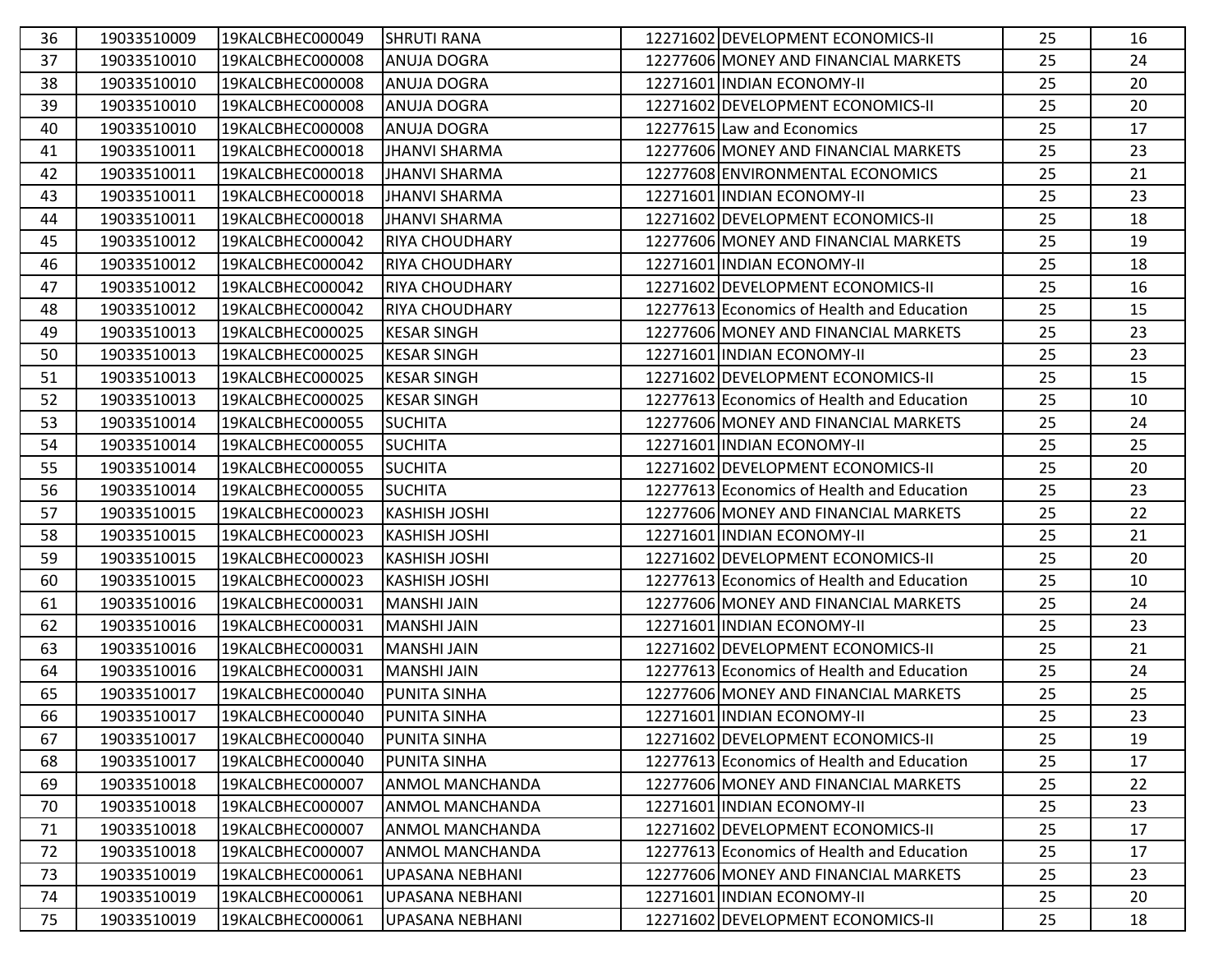| 76  | 19033510019 | 19KALCBHEC000061 | <b>UPASANA NEBHANI</b>  | 12277615 Law and Economics                 | 25 | 25 |
|-----|-------------|------------------|-------------------------|--------------------------------------------|----|----|
| 77  | 19033510020 | 19KALCBHEC000004 | <b>AISHITA AGARWAL</b>  | 12277606 MONEY AND FINANCIAL MARKETS       | 25 | 21 |
| 78  | 19033510020 | 19KALCBHEC000004 | <b>AISHITA AGARWAL</b>  | 12271601 INDIAN ECONOMY-II                 | 25 | 22 |
| 79  | 19033510020 | 19KALCBHEC000004 | <b>AISHITA AGARWAL</b>  | 12271602 DEVELOPMENT ECONOMICS-II          | 25 | 18 |
| 80  | 19033510020 | 19KALCBHEC000004 | <b>AISHITA AGARWAL</b>  | 12277615 Law and Economics                 | 25 | 23 |
| 81  | 19033510021 | 19KALCBHEC000006 | <b>AMRIT KHURANA</b>    | 12277606 MONEY AND FINANCIAL MARKETS       | 25 | 24 |
| 82  | 19033510021 | 19KALCBHEC000006 | <b>AMRIT KHURANA</b>    | 12271601 INDIAN ECONOMY-II                 | 25 | 22 |
| 83  | 19033510021 | 19KALCBHEC000006 | <b>AMRIT KHURANA</b>    | 12271602 DEVELOPMENT ECONOMICS-II          | 25 | 18 |
| 84  | 19033510021 | 19KALCBHEC000006 | <b>AMRIT KHURANA</b>    | 12277615 Law and Economics                 | 25 | 15 |
| 85  | 19033510022 | 19KALCBHEC000029 | <b>LIPIKA ARORA</b>     | 12277606 MONEY AND FINANCIAL MARKETS       | 25 | 23 |
| 86  | 19033510022 | 19KALCBHEC000029 | <b>LIPIKA ARORA</b>     | 12271601 INDIAN ECONOMY-II                 | 25 | 21 |
| 87  | 19033510022 | 19KALCBHEC000029 | LIPIKA ARORA            | 12271602 DEVELOPMENT ECONOMICS-II          | 25 | 13 |
| 88  | 19033510022 | 19KALCBHEC000029 | <b>LIPIKA ARORA</b>     | 12277613 Economics of Health and Education | 25 | 10 |
| 89  | 19033510023 | 19KALCBHEC000032 | <b>MEHAK KHANDELWAL</b> | 12277606 MONEY AND FINANCIAL MARKETS       | 25 | 24 |
| 90  | 19033510023 | 19KALCBHEC000032 | <b>MEHAK KHANDELWAL</b> | 12271601 INDIAN ECONOMY-II                 | 25 | 23 |
| 91  | 19033510023 | 19KALCBHEC000032 | <b>MEHAK KHANDELWAL</b> | 12271602 DEVELOPMENT ECONOMICS-II          | 25 | 23 |
| 92  | 19033510023 | 19KALCBHEC000032 | <b>MEHAK KHANDELWAL</b> | 12277613 Economics of Health and Education | 25 | 24 |
| 93  | 19033510024 | 19KALCBHEC000038 | <b>PALAK CHAWLA</b>     | 12277606 MONEY AND FINANCIAL MARKETS       | 25 | 18 |
| 94  | 19033510024 | 19KALCBHEC000038 | PALAK CHAWLA            | 12271601 INDIAN ECONOMY-II                 | 25 | 20 |
| 95  | 19033510024 | 19KALCBHEC000038 | PALAK CHAWLA            | 12271602 DEVELOPMENT ECONOMICS-II          | 25 | 18 |
| 96  | 19033510024 | 19KALCBHEC000038 | <b>PALAK CHAWLA</b>     | 12277615 Law and Economics                 | 25 | 15 |
| 97  | 19033510025 | 19KALCBHEC000035 | <b>NIDI MALIK</b>       | 12277606 MONEY AND FINANCIAL MARKETS       | 25 | 23 |
| 98  | 19033510025 | 19KALCBHEC000035 | <b>NIDI MALIK</b>       | 12271601 INDIAN ECONOMY-II                 | 25 | 20 |
| 99  | 19033510025 | 19KALCBHEC000035 | <b>NIDI MALIK</b>       | 12271602 DEVELOPMENT ECONOMICS-II          | 25 | 16 |
| 100 | 19033510025 | 19KALCBHEC000035 | <b>NIDI MALIK</b>       | 12277613 Economics of Health and Education | 25 | 17 |
| 101 | 19033510026 | 19KALCBHEC000051 | SONALI GOYAL            | 12277615 Law and Economics                 | 25 | 25 |
| 102 | 19033510026 | 19KALCBHEC000051 | <b>SONALI GOYAL</b>     | 12277606 MONEY AND FINANCIAL MARKETS       | 25 | 24 |
| 103 | 19033510026 | 19KALCBHEC000051 | <b>SONALI GOYAL</b>     | 12271601 INDIAN ECONOMY-II                 | 25 | 23 |
| 104 | 19033510026 | 19KALCBHEC000051 | <b>SONALI GOYAL</b>     | 12271602 DEVELOPMENT ECONOMICS-II          | 25 | 21 |
| 105 | 19033510028 | 19KALCBHEC000050 | <b>SIMRAN BASRA</b>     | 12277606 MONEY AND FINANCIAL MARKETS       | 25 | 24 |
| 106 | 19033510028 | 19KALCBHEC000050 | <b>SIMRAN BASRA</b>     | 12271601 INDIAN ECONOMY-II                 | 25 | 20 |
| 107 | 19033510028 | 19KALCBHEC000050 | <b>SIMRAN BASRA</b>     | 12271602 DEVELOPMENT ECONOMICS-II          | 25 | 16 |
| 108 | 19033510028 | 19KALCBHEC000050 | <b>SIMRAN BASRA</b>     | 12277615 Law and Economics                 | 25 | 15 |
| 109 | 19033510029 | 19KALCBHEC000062 | VANDANA MOHANDAS        | 12277606 MONEY AND FINANCIAL MARKETS       | 25 | 24 |
| 110 | 19033510029 | 19KALCBHEC000062 | VANDANA MOHANDAS        | 12271601 INDIAN ECONOMY-II                 | 25 | 21 |
| 111 | 19033510029 | 19KALCBHEC000062 | VANDANA MOHANDAS        | 12271602 DEVELOPMENT ECONOMICS-II          | 25 | 20 |
| 112 | 19033510029 | 19KALCBHEC000062 | <b>VANDANA MOHANDAS</b> | 12277615 Law and Economics                 | 25 | 25 |
| 113 | 19033510030 | 19KALCBHEC000039 | PRIYANKA CHOUDHARY      | 12277606 MONEY AND FINANCIAL MARKETS       | 25 | 23 |
| 114 | 19033510030 | 19KALCBHEC000039 | PRIYANKA CHOUDHARY      | 12277608 ENVIRONMENTAL ECONOMICS           | 25 | 17 |
| 115 | 19033510030 | 19KALCBHEC000039 | PRIYANKA CHOUDHARY      | 12271601 INDIAN ECONOMY-II                 | 25 | 23 |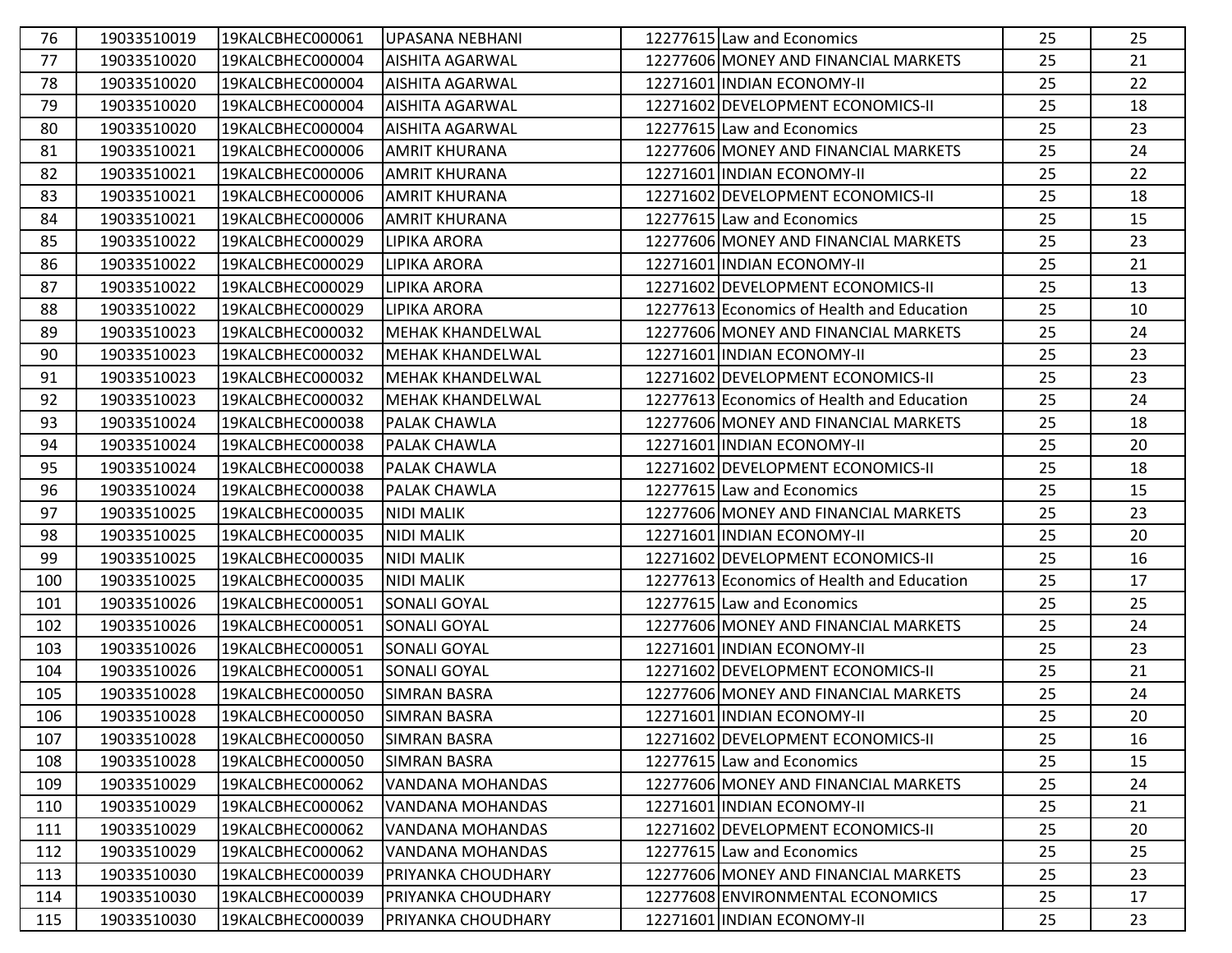| 116 | 19033510030 | 19KALCBHEC000039 | PRIYANKA CHOUDHARY      | 12271602 DEVELOPMENT ECONOMICS-II          | 25 | 16 |
|-----|-------------|------------------|-------------------------|--------------------------------------------|----|----|
| 117 | 19033510032 | 19KALCBHEC000036 | <b>NIKITA</b>           | 12277606 MONEY AND FINANCIAL MARKETS       | 25 | 21 |
| 118 | 19033510032 | 19KALCBHEC000036 | <b>NIKITA</b>           | 12271601 INDIAN ECONOMY-II                 | 25 | 21 |
| 119 | 19033510032 | 19KALCBHEC000036 | <b>NIKITA</b>           | 12271602 DEVELOPMENT ECONOMICS-II          | 25 | 20 |
| 120 | 19033510032 | 19KALCBHEC000036 | <b>NIKITA</b>           | 12277613 Economics of Health and Education | 25 | 11 |
| 121 | 19033510033 | 19KALBHEC000044  | <b>SAIBA NOOR</b>       | 12277606 MONEY AND FINANCIAL MARKETS       | 25 | 23 |
| 122 | 19033510033 | 19KALBHEC000044  | <b>SAIBA NOOR</b>       | 12271601 INDIAN ECONOMY-II                 | 25 | 22 |
| 123 | 19033510033 | 19KALBHEC000044  | <b>SAIBA NOOR</b>       | 12271602 DEVELOPMENT ECONOMICS-II          | 25 | 21 |
| 124 | 19033510033 | 19KALBHEC000044  | <b>SAIBA NOOR</b>       | 12277613 Economics of Health and Education | 25 | 22 |
| 125 | 19033510034 | 19KALCBHECO00053 | <b>SOUMYA SINGH</b>     | 12277606 MONEY AND FINANCIAL MARKETS       | 25 | 24 |
| 126 | 19033510034 | 19KALCBHECO00053 | <b>SOUMYA SINGH</b>     | 12271601 INDIAN ECONOMY-II                 | 25 | 20 |
| 127 | 19033510034 | 19KALCBHECO00053 | <b>SOUMYA SINGH</b>     | 12271602 DEVELOPMENT ECONOMICS-II          | 25 | 19 |
| 128 | 19033510034 | 19KALCBHECO00053 | <b>SOUMYA SINGH</b>     | 12277613 Economics of Health and Education | 25 | 13 |
| 129 | 19033510035 | 19KALCBHEC000065 | YASHIKA ROY             | 12277606 MONEY AND FINANCIAL MARKETS       | 25 | 23 |
| 130 | 19033510035 | 19KALCBHEC000065 | YASHIKA ROY             | 12277608 ENVIRONMENTAL ECONOMICS           | 25 | 18 |
| 131 | 19033510035 | 19KALCBHEC000065 | YASHIKA ROY             | 12271601 INDIAN ECONOMY-II                 | 25 | 20 |
| 132 | 19033510035 | 19KALCBHEC000065 | YASHIKA ROY             | 12271602 DEVELOPMENT ECONOMICS-II          | 25 | 17 |
| 133 | 19033510036 | 19KALCBHEC000014 | <b>DEEPANSHI</b>        | 12277606 MONEY AND FINANCIAL MARKETS       | 25 | 20 |
| 134 | 19033510036 | 19KALCBHEC000014 | <b>DEEPANSHI</b>        | 12271601 INDIAN ECONOMY-II                 | 25 | 18 |
| 135 | 19033510036 | 19KALCBHEC000014 | <b>DEEPANSHI</b>        | 12271602 DEVELOPMENT ECONOMICS-II          | 25 | 17 |
| 136 | 19033510036 | 19KALCBHEC000014 | <b>DEEPANSHI</b>        | 12277613 Economics of Health and Education | 25 | 10 |
| 137 | 19033510037 | 19KALCBHEC000058 | <b>SUSHMITA PRAKASH</b> | 12271601 INDIAN ECONOMY-II                 | 25 | 21 |
| 138 | 19033510037 | 19KALCBHEC000058 | <b>SUSHMITA PRAKASH</b> | 12277613 Economics of Health and Education | 25 | 10 |
| 139 | 19033510037 | 19KALCBHEC000058 | <b>SUSHMITA PRAKASH</b> | 12277615 Law and Economics                 | 25 | 15 |
| 140 | 19033510037 | 19KALCBHEC000058 | <b>SUSHMITA PRAKASH</b> | 12271602 DEVELOPMENT ECONOMICS-II          | 25 | 17 |
| 141 | 19033510038 | 19KALCBHEC000027 | <b>KOSHIKA VERMA</b>    | 12277606 MONEY AND FINANCIAL MARKETS       | 25 | 19 |
| 142 | 19033510038 | 19KALCBHEC000027 | <b>KOSHIKA VERMA</b>    | 12277608 ENVIRONMENTAL ECONOMICS           | 25 | 21 |
| 143 | 19033510038 | 19KALCBHEC000027 | <b>KOSHIKA VERMA</b>    | 12271601 INDIAN ECONOMY-II                 | 25 | 19 |
| 144 | 19033510038 | 19KALCBHEC000027 | <b>KOSHIKA VERMA</b>    | 12271602 DEVELOPMENT ECONOMICS-II          | 25 | 18 |
| 145 | 19033510039 | 19KALCBHEC000020 | <b>KALPANA</b>          | 12271601 INDIAN ECONOMY-II                 | 25 | 15 |
| 146 | 19033510039 | 19KALCBHEC000020 | <b>KALPANA</b>          | 12271602 DEVELOPMENT ECONOMICS-II          | 25 | 13 |
| 147 | 19033510039 | 19KALCBHEC000020 | <b>KALPANA</b>          | 12277615 Law and Economics                 | 25 | 15 |
| 148 | 19033510039 | 19KALCBHEC000020 | <b>KALPANA</b>          | 12277613 Economics of Health and Education | 25 | 10 |
| 149 | 19033510040 | 19KALCBHEC000028 | <b>KUMARI PRERNA</b>    | 12277606 MONEY AND FINANCIAL MARKETS       | 25 | 22 |
| 150 | 19033510040 | 19KALCBHEC000028 | <b>KUMARI PRERNA</b>    | 12271601 INDIAN ECONOMY-II                 | 25 | 21 |
| 151 | 19033510040 | 19KALCBHEC000028 | KUMARI PRERNA           | 12271602 DEVELOPMENT ECONOMICS-II          | 25 | 17 |
| 152 | 19033510040 | 19KALCBHEC000028 | <b>KUMARI PRERNA</b>    | 12277613 Economics of Health and Education | 25 | 11 |
| 153 | 19033510041 | 19KALCBHEC000045 | <b>SAKSHI YADAV</b>     | 12271601 INDIAN ECONOMY-II                 | 25 | 20 |
| 154 | 19033510041 | 19KALCBHEC000045 | <b>SAKSHI YADAV</b>     | 12271602 DEVELOPMENT ECONOMICS-II          | 25 | 18 |
| 155 | 19033510041 | 19KALCBHEC000045 | <b>SAKSHI YADAV</b>     | 12277615 Law and Economics                 | 25 | 15 |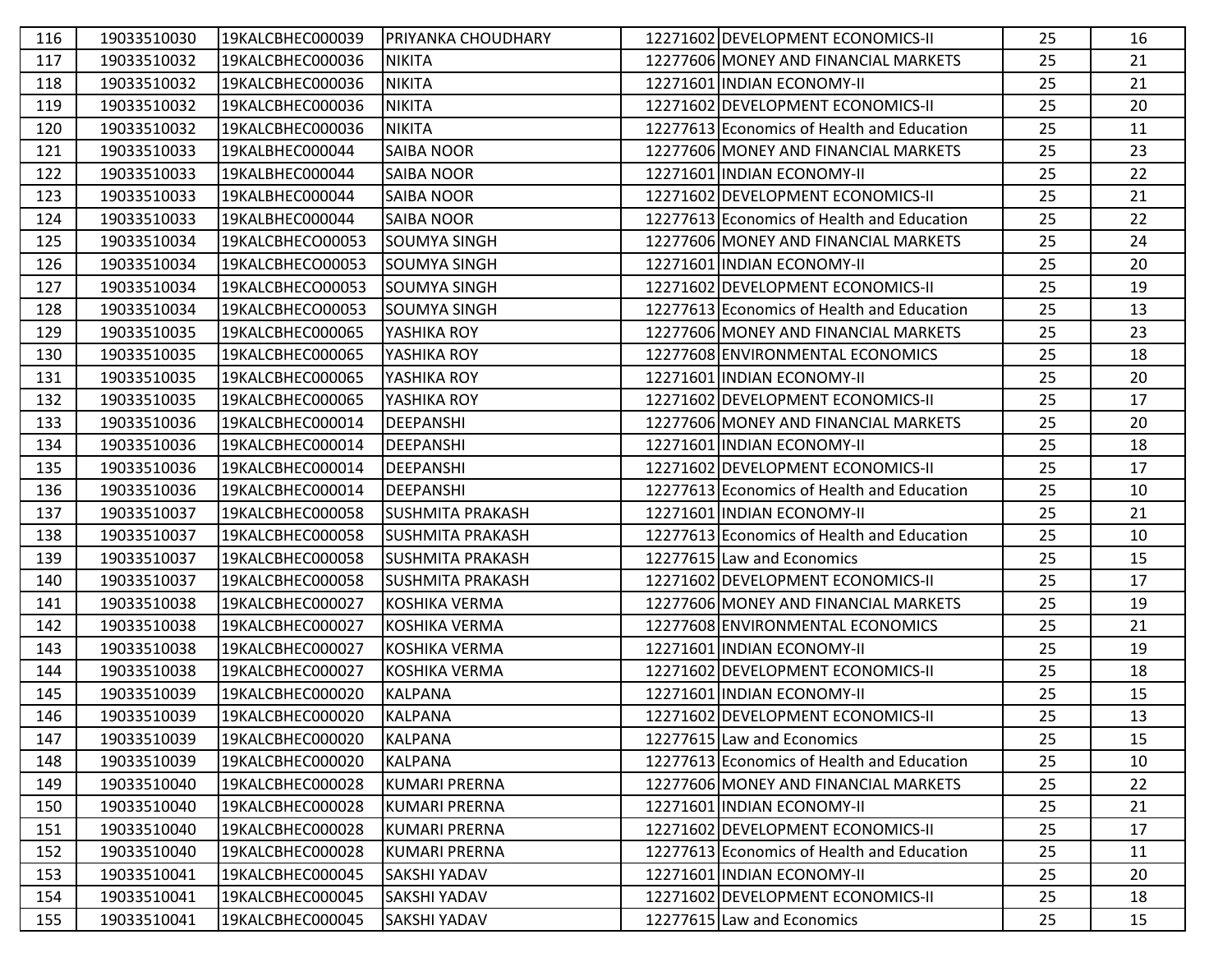| 156 | 19033510041 | 19KALCBHEC000045 | <b>SAKSHI YADAV</b>     | 12277613 Economics of Health and Education | 25 | 10          |
|-----|-------------|------------------|-------------------------|--------------------------------------------|----|-------------|
| 157 | 19033510042 | 19KALCBHEC000064 | <b>VARSHA YADAV</b>     | 12277606 MONEY AND FINANCIAL MARKETS       | 25 | 22          |
| 158 | 19033510042 | 19KALCBHEC000064 | <b>VARSHA YADAV</b>     | 12271601 INDIAN ECONOMY-II                 | 25 | 21          |
| 159 | 19033510042 | 19KALCBHEC000064 | <b>VARSHA YADAV</b>     | 12271602 DEVELOPMENT ECONOMICS-II          | 25 | 21          |
| 160 | 19033510042 | 19KALCBHEC000064 | VARSHA YADAV            | 12277613 Economics of Health and Education | 25 | 15          |
| 161 | 19033510043 | 19KALCBHEC000009 | <b>ARUSHI SINGH</b>     | 12277606 MONEY AND FINANCIAL MARKETS       | 25 | 10          |
| 162 | 19033510043 | 19KALCBHEC000009 | <b>ARUSHI SINGH</b>     | 12271601 INDIAN ECONOMY-II                 | 25 | 18          |
| 163 | 19033510043 | 19KALCBHEC000009 | <b>ARUSHI SINGH</b>     | 12271602 DEVELOPMENT ECONOMICS-II          | 25 | 14          |
| 164 | 19033510043 | 19KALCBHEC000009 | <b>ARUSHI SINGH</b>     | 12277615 Law and Economics                 | 25 | $\mathbf 0$ |
| 165 | 19033510044 | 19KALCBHEC000048 | <b>SHRUTI ANAND</b>     | 12277606 MONEY AND FINANCIAL MARKETS       | 25 | 23          |
| 166 | 19033510044 | 19KALCBHEC000048 | <b>SHRUTI ANAND</b>     | 12271601 INDIAN ECONOMY-II                 | 25 | 20          |
| 167 | 19033510044 | 19KALCBHEC000048 | <b>SHRUTI ANAND</b>     | 12271602 DEVELOPMENT ECONOMICS-II          | 25 | 20          |
| 168 | 19033510044 | 19KALCBHEC000048 | <b>SHRUTI ANAND</b>     | 12277613 Economics of Health and Education | 25 | 10          |
| 169 | 19033510045 | 19KALCBHEC000056 | <b>SUKANYA VERMA</b>    | 12277606 MONEY AND FINANCIAL MARKETS       | 25 | 20          |
| 170 | 19033510045 | 19KALCBHEC000056 | <b>SUKANYA VERMA</b>    | 12277608 ENVIRONMENTAL ECONOMICS           | 25 | 14          |
| 171 | 19033510045 | 19KALCBHEC000056 | <b>SUKANYA VERMA</b>    | 12271601 INDIAN ECONOMY-II                 | 25 | 23          |
| 172 | 19033510045 | 19KALCBHEC000056 | SUKANYA VERMA           | 12271602 DEVELOPMENT ECONOMICS-II          | 25 | 16          |
| 173 | 19033510046 | 19KALCBHEC000016 | <b>GULFISHA ANSARI</b>  | 12277606 MONEY AND FINANCIAL MARKETS       | 25 | 22          |
| 174 | 19033510046 | 19KALCBHEC000016 | <b>GULFISHA ANSARI</b>  | 12277608 ENVIRONMENTAL ECONOMICS           | 25 | 22          |
| 175 | 19033510046 | 19KALCBHEC000016 | <b>GULFISHA ANSARI</b>  | 12271601 INDIAN ECONOMY-II                 | 25 | 23          |
| 176 | 19033510046 | 19KALCBHEC000016 | <b>GULFISHA ANSARI</b>  | 12271602 DEVELOPMENT ECONOMICS-II          | 25 | 17          |
| 177 | 19033510047 | 19KALCBHEC000052 | <b>SONAM VERMA</b>      | 12277606 MONEY AND FINANCIAL MARKETS       | 25 | 21          |
| 178 | 19033510047 | 19KALCBHEC000052 | <b>SONAM VERMA</b>      | 12271601 INDIAN ECONOMY-II                 | 25 | 20          |
| 179 | 19033510047 | 19KALCBHEC000052 | SONAM VERMA             | 12271602 DEVELOPMENT ECONOMICS-II          | 25 | 16          |
| 180 | 19033510047 | 19KALCBHEC000052 | <b>SONAM VERMA</b>      | 12277613 Economics of Health and Education | 25 | 14          |
| 181 | 19033510048 | 19KALCBHEC000019 | <b>JHARANA BEHERA</b>   | 12277606 MONEY AND FINANCIAL MARKETS       | 25 | 23          |
| 182 | 19033510048 | 19KALCBHEC000019 | <b>JHARANA BEHERA</b>   | 12277608 ENVIRONMENTAL ECONOMICS           | 25 | 20          |
| 183 | 19033510048 | 19KALCBHEC000019 | <b>JHARANA BEHERA</b>   | 12271601 INDIAN ECONOMY-II                 | 25 | 22          |
| 184 | 19033510048 | 19KALCBHEC000019 | <b>JHARANA BEHERA</b>   | 12271602 DEVELOPMENT ECONOMICS-II          | 25 | 17          |
| 185 | 19033510049 | 19KALCBHEC000005 | <b>AMBIKA</b>           | 12277606 MONEY AND FINANCIAL MARKETS       | 25 | 23          |
| 186 | 19033510049 | 19KALCBHEC000005 | <b>AMBIKA</b>           | 12277608 ENVIRONMENTAL ECONOMICS           | 25 | 19          |
| 187 | 19033510049 | 19KALCBHEC000005 | <b>AMBIKA</b>           | 12271601 INDIAN ECONOMY-II                 | 25 | 22          |
| 188 | 19033510049 | 19KALCBHEC000005 | <b>AMBIKA</b>           | 12271602 DEVELOPMENT ECONOMICS-II          | 25 | 21          |
| 189 | 19033510050 | 19KALCBHEC000026 | KIRAN PRAJAPATI         | 12277606 MONEY AND FINANCIAL MARKETS       | 25 | 23          |
| 190 | 19033510050 | 19KALCBHEC000026 | <b>KIRAN PRAJAPATI</b>  | 12277608 ENVIRONMENTAL ECONOMICS           | 25 | 23          |
| 191 | 19033510050 | 19KALCBHEC000026 | KIRAN PRAJAPATI         | 12271601 INDIAN ECONOMY-II                 | 25 | 20          |
| 192 | 19033510050 | 19KALCBHEC000026 | KIRAN PRAJAPATI         | 12271602 DEVELOPMENT ECONOMICS-II          | 25 | 19          |
| 193 | 19033510051 | 19KALCBHEC000030 | MAITREYI AGRAWAL        | 12277606 MONEY AND FINANCIAL MARKETS       | 25 | 23          |
| 194 | 19033510051 | 19KALCBHEC000030 | <b>MAITREYI AGRAWAL</b> | 12271601 INDIAN ECONOMY-II                 | 25 | 23          |
| 195 | 19033510051 | 19KALCBHEC000030 | <b>MAITREYI AGRAWAL</b> | 12271602 DEVELOPMENT ECONOMICS-II          | 25 | 17          |